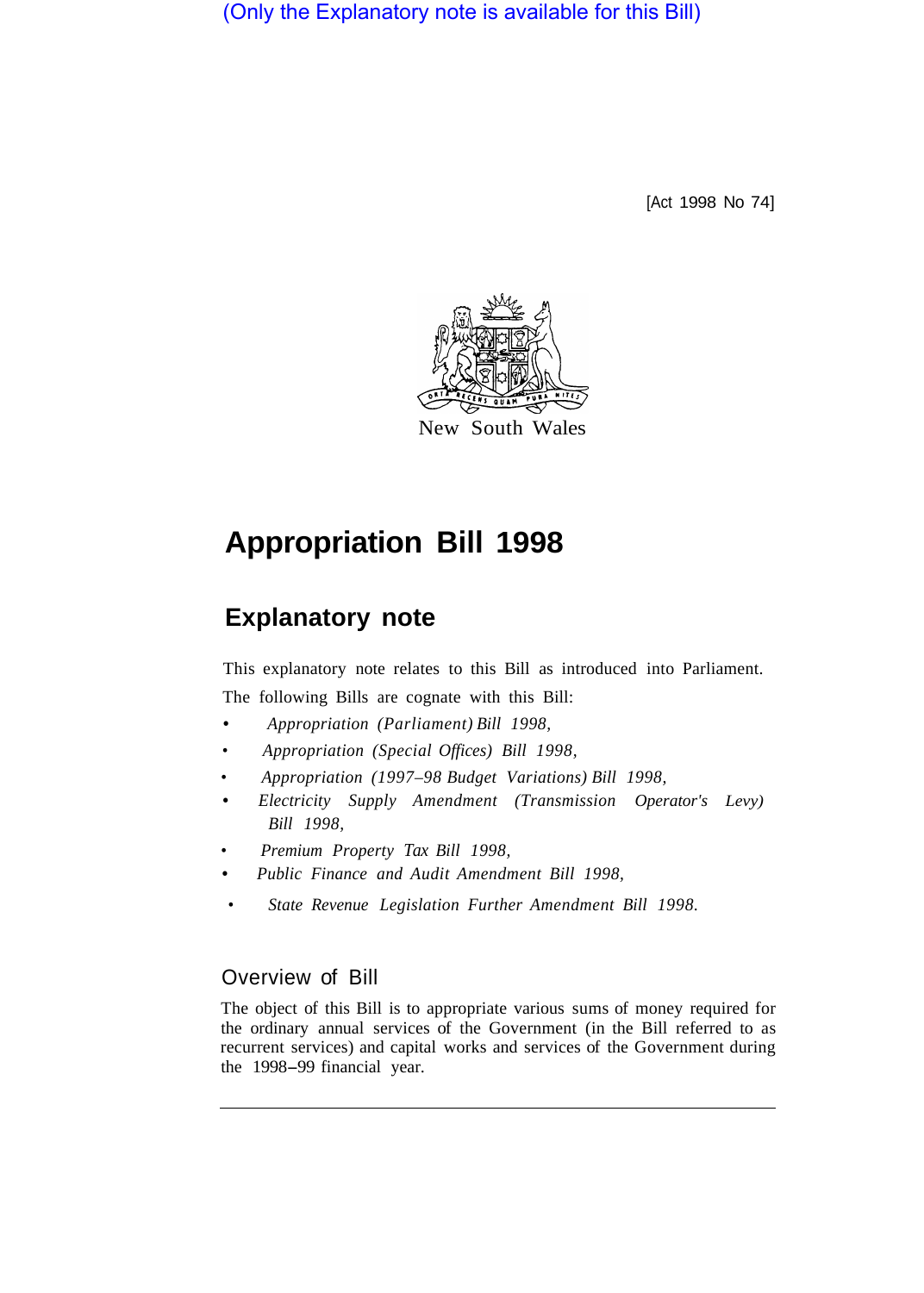Explanatory note

The Bill relates to appropriations from the Consolidated Fund-the principal account of the Government for General Government Budget Dependent transactions. The Consolidated Fund could be considered as the "public purse" and largely comprises receipts from, and payments out of, taxes, fines, some regulatory fees, Commonwealth grants and income from Crown assets.

In addition to allocations from the Consolidated Fund, most General Government Budget Dependent agencies would have other sources of moneys available to them. These moneys could arise from user charges, part retention of asset sale proceeds, industry contributions, etc. These are not appropriated by Parliament as they are not in the nature of taxes or other mandatory levies for which a service is not provided in return for payment.

The Budget Papers refer to a number of aggregates, each of which has its own purpose in explaining the financial operations of the Budget. The main Budget aggregates are:

#### **Total Payments:**

Total cash outflows from all sources of funds (with adjustments to remove intra sector transactions, eg where one agency partly funds another's operations or where an agency makes tax payments to Crown receipts). Useful in measuring the total cash resources applied directly to a function of government (eg health, education).

#### **Outlays:**

Total payments less:

- user charges (in the case of current outlays), and
- asset sales and receipt of advances repaid (in the case of capital outlays).

Measures the net cost (on a cash basis) of a service to be met by parties other than by the service recipients.

#### **Total Expenses:**

Total amount incurred in the provision of goods and services, regardless of whether a cash payment is made to meet the expense in the same year, in a later year, or at all.

Represents the accrual accounting equivalent of Total Payments.

Explanatory note page 2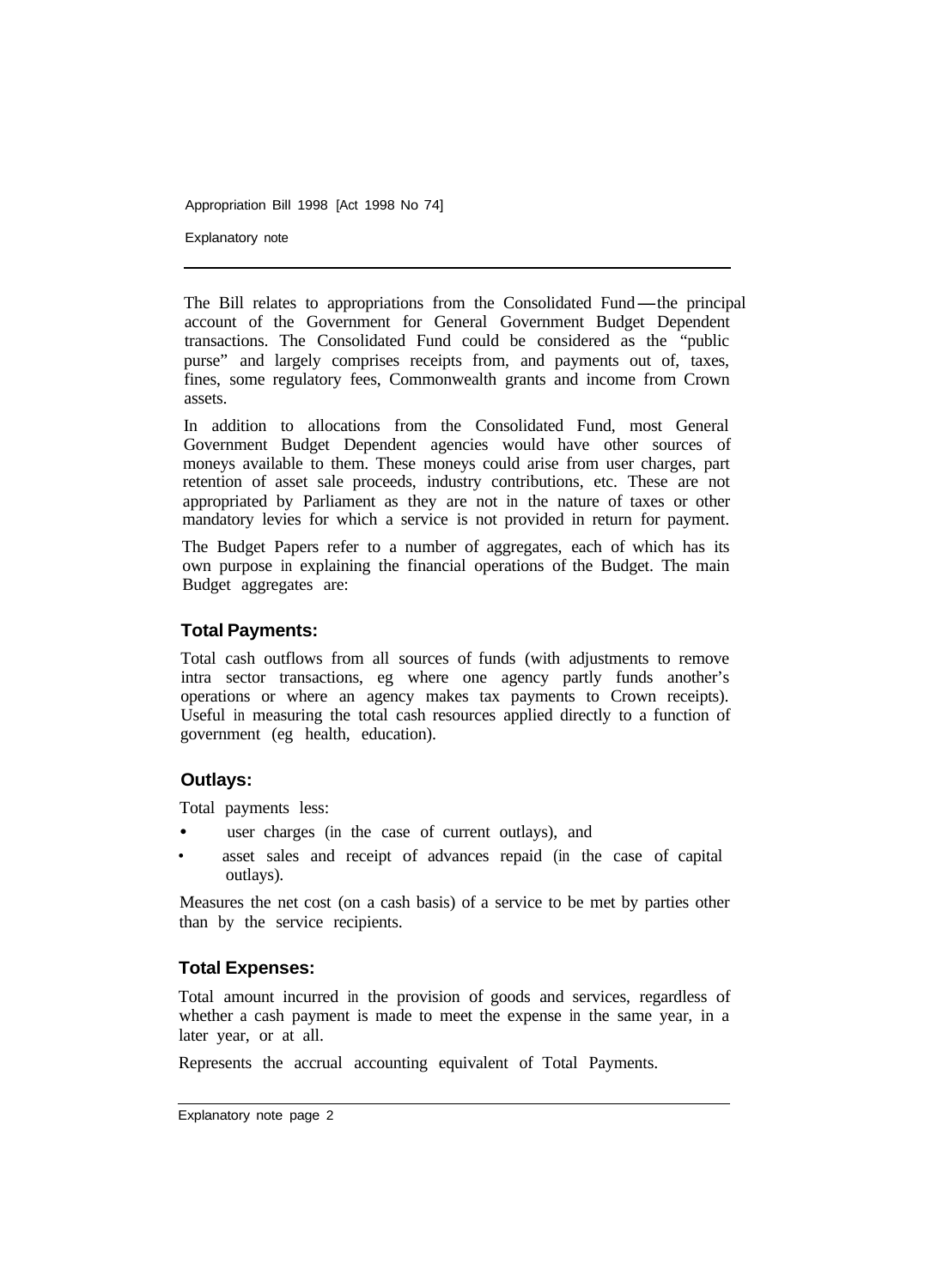Explanatory note

#### **Net Cost of Services:**

Total expenses less user charges revenue and other revenues retained by agencies (eg donations).

Represents the amount which ultimately has to be funded by the "public purse" in respect of the services provided in the year.

#### **Consolidated Fund Appropriation:**

Outlays plus financing transactions (eg debt repayments) less the use of other funds available to agencies (eg donations, cash balances).

Represents the amount of cash to be provided from the "public purse'' in the Budget year.

The relationship between the main Budget aggregates for 1998–99 (in comparison with 1997-98) is shown in the following tables.

The first starts with the total outlays figure, showing how this relates to the Consolidated Fund.

The second starts with the total expenses of the Budget, again indicating how this figure relates to the Consolidated Fund appropriation. It should be noted that accrual accounting concepts relate primarily to operating (ie current) transactions rather than capital.

The tables include the financial information relating to the Legislature for which appropriation is to be made under the proposed *Appropriation (Parliament) Act 1998* and to the Ombudsman, State Electoral Office, Independent Commission Against Corruption and Office of the Director of Public Prosecutions for which appropriation is to be made under the proposed *Appropriation (Special Offices) Act 1998.*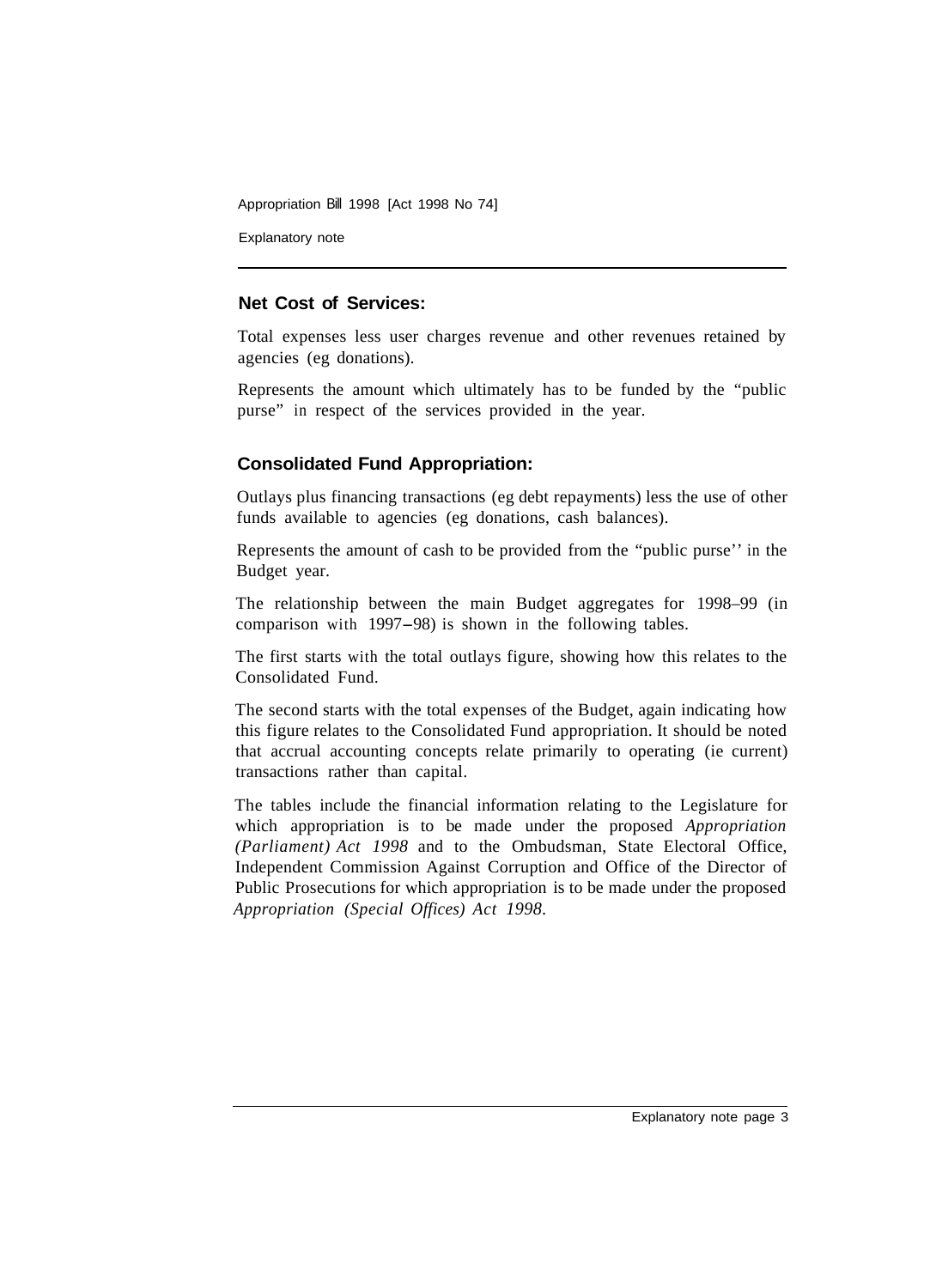Explanatory note

## **Cash Presentation**

|                                                                                        | 1997-98        |                |                | 1998-99        |
|----------------------------------------------------------------------------------------|----------------|----------------|----------------|----------------|
|                                                                                        | <b>Current</b> | <b>Capital</b> | <b>Current</b> | <b>Capital</b> |
|                                                                                        | \$m            | \$m            | \$m            | \$m            |
| Total Outlays (including Treasurer's<br>Advance)                                       | 21,290         | 3,487          | 21,845         | 3,112          |
| <i>plus</i> Advances and Debt Repaid by the<br><b>Budget</b>                           | n.a.           | 1,808          | n.a.           | 512            |
| <i>plus</i> Advances Repaid to the Budget                                              |                | 189            |                | 43             |
| <i>plus</i> Asset Sales Proceeds not Retained<br>by Agencies                           | n.a.           | 123            |                | 184            |
| plus Payments Offset to Tax Revenue                                                    | 491            |                | 291            |                |
| <i>plus</i> Reclassification of Payments to<br>Equate to Accrual Accounting Principles | 1,077          | (1,077)        | 1,016          | (1,016)        |
| plus Intra Sector Payments                                                             | 324            | 1              | 125            | 3              |
| <i>plus</i> Agencies' Increase in Cash and<br>Investments (net)                        | 163            |                | 349            | 706            |
| less Other Agency Receipts                                                             | 693            | 368            | 678            | 745            |
| <i>less</i> Agencies' Use of Cash and<br>Investments (net)                             |                | 395            |                |                |
| equals Consolidated Fund<br>Appropriation <sup>(a)</sup>                               | 22,652         | 3,768          | 22,948         | 2,799          |

Explanatory note page 4